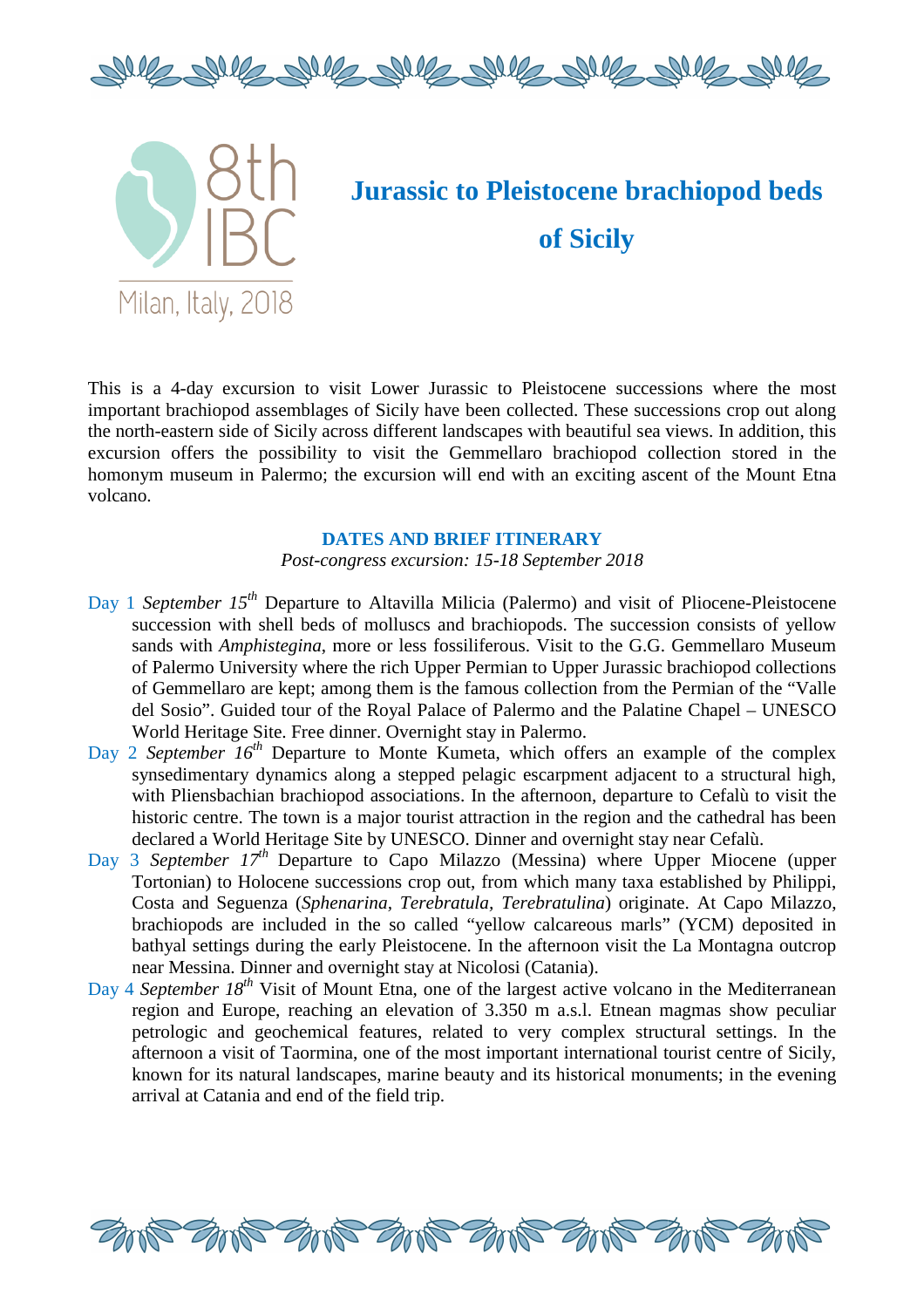

## **ORGANIZERS**

Carolina D'Arpa *G.G. Gemmellaro Museum, Palermo* carolina.darpa@unipa.it Pietro Di Stefano *Università di Palermo* Antonietta Rosso *Università di Catania* Mauro Agate *Università di Palermo* Carolina Di Patti *G.G. Gemmellaro Museum, Palermo* Rossana Sanfilippo *Università di Catania* Giovanni Surdi *G.G. Gemmellaro Museum, Palermo* Agostina Vertino *Università di Milano-Bicocca* Emma Taddei Ruggiero *Università di Napoli*

## **DEPARTURE LOCATION**

Palermo Airport, 1 p.m.

# **RETURN LOCATION**

Catania, 7 p.m.

# **EXCURSION FEE AND DEADLINES**

January  $31<sup>st</sup>$ , 2018: deadline for pre-registration on the website.

April 30<sup>th</sup>, 2018: **payment of 730 euro in double room, 820 euro in single room.** 

Guide book, travel from Palermo to Catania during the excursion, meals and hotel accommodation in double/single rooms are included in the field-trip fee, except for the dinners of the  $15<sup>th</sup>$  in Palermo and  $18<sup>th</sup>$  in Catania. Please specify in advance if you need a double or a single room.

Please note that, the flight from Milano to Palermo is not included in the fee and should be organized individually. The average cost of a flight Milano-Palermo starts from 40 Euros. You can book it yourself online from many European airlines or ask for a quote to the travel agency ERAVEL (http://www.eravelservice.com/; sales@eravelservice.com).

# **ACCOMMODATION**

Hotel, bed and breakfast

# **TRANSPORTATION**

Minibus

#### **NUMBER OF PARTICIPANTS**

18– 27 participants

### **PHYSICAL DIFFICULTY**

Moderate. The outcrops are located at altitudes ranging from sea level to 2.500 m a.s.l. Field and trekking equipment is recommended, as well as sunscreen cream and hat. Windbreaker and a sweatshirt are recommended for the Etna Volcano.

**Neither the organizers nor the field excursion leaders can offer insurance covering illness or injury for individuals. Participants are advised to take out their own personal health and travel insurance for their trip.**

**The Conference organizers cannot accept liability for personal accidents or loss of or damage to private property of participants, either during or indirectly arising from the field trips.**